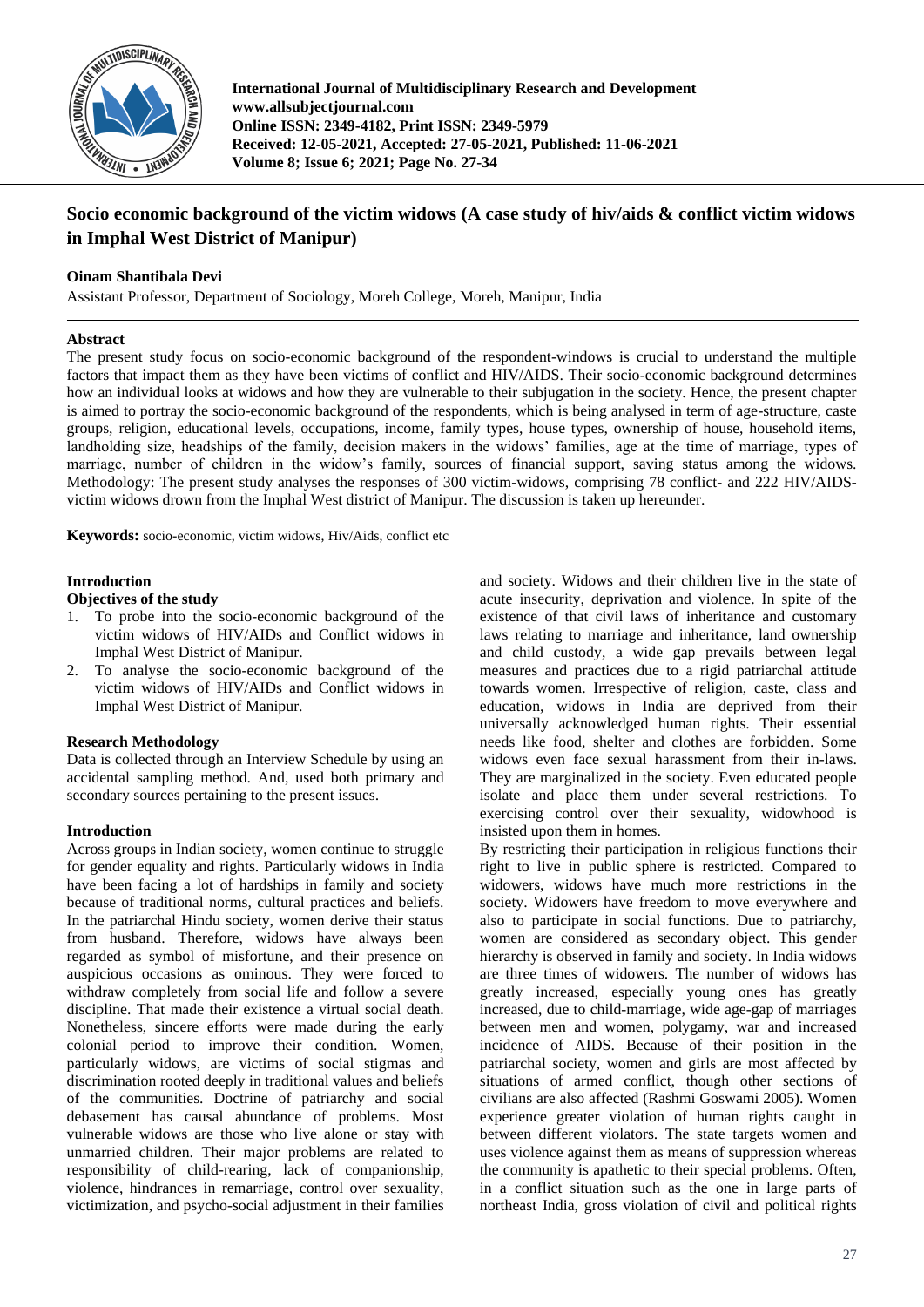takes place because of the political situation which is often used as justification to disregard the violation of women's rights. The violation is either consequence of discrimination against women sanctioned by the community, or of inaction by the state. However, as signatory to the women's convention, the state is obliged to address discrimination at all levels. Unnatural death rate in conflict situations in Manipur has been high. Implementation of AFSPA has contributed much to an ever increasing number of male deaths in Manipur. There is the issue of fake encounters, adding to the numbers of widows. Over 20,000 people have been killed in the last five decades or so in Manipur, due to armed conflicts. Over 30 armed underground groups are operating in Manipur and to control them the centre has stationed several battalions of army and paramilitary forces. Besides, Manipur is one of the place of the highest concentrations of HIV/AIDS in India (Huiyen News Service/Newmai News Network, Imphal June 17, 2011). It is the first State in the country which has adopted AIDS

Policy in 1996. It formed the Manipur State AIDS Control Society (MSACS) in 1998, though no substantial steps have been taken to rehabilitate the HIV/AIDS widows and their children who are the actual victims of this dreaded disease. The existing intervention program in Manipur is focused on male IDUs with inadequate focus on women were infected or affected with HIV/AIDS from their husbands. This makes widows more vulnerable to HIV/AIDS. The situation even worsens in the given ethnic polarization and armed conflicts in the State.

Age Structure:

Age of the widows has a significant relationship with their subordination. Those who are widowed at an early age and have no social security are quite vulnerable to exploitation. The age of the respondents is categorized into six groups; *viz*., (i) 18-22 years, (ii) 23-27 years, (iii) 28-32 years, (iv) 33-36 years, (v) 37-41 years and (vi) 42-45 years. The distribution of the respondents into these categories is shown in the following table:

| Age group (in years) | <b>No. of Conflict-Victim Widows</b> | <b>No. of HIV/AIDS-Victim Widows</b> | Total      |
|----------------------|--------------------------------------|--------------------------------------|------------|
| 18-22                | 5(6.41)                              | 20(9.01)                             | 25(8.33)   |
| $23 - 27$            | 15 (19.23)                           | 32 (14.41)                           | 47(15.66)  |
| 28-32                | 10(12.82)                            | 40(18.02)                            | 50(16.66)  |
| $33 - 36$            | 14 (17.95)                           | 40(18.02)                            | 54 (18)    |
| $37-41$              | 20(25.64)                            | 60(27.03)                            | 80 (26.66) |
| $42 - 45$            | 14 (17.95)                           | 30(13.51)                            | 44 (14.66) |
| Total                | 78 (100)                             | 222 (100)                            | 300(100)   |
|                      | .                                    |                                      |            |

**Table 1:** Age Groups of the Widows (Percentage in Parentheses)

**Source:** Interviews of the Widows Conducted during May – September, 2016.

The data reveal that the largest number of the widows is from the age group of 37-41 years, followed by the age group 33-36 (18%), 28-32 (16.66%), 23-27 (15.66%) and 42-45 (14.66%). The smallest group of the widows (8.33%) belongs to the age group 18-22 years. By and large, one observes the similarity of the age groups between the two types of the victim widows, i.e., the conflict-victim widows and the HIV/AIDS-victim widows.

Thus, the age range of the victim widows is from 18 to 45 years. Barring a small number in the age group of 18-22, most of them (91.67%) are in the age-bracket of 23-45. This indicates that majority of the widows (about 60%) are still in the youthhood (18-29) of their life.

Caste Groups:

A caste is a social category, to which a person belongs involuntarily, i.e., by birth. Caste refers to its members' status. Therefore, caste differentiates in respect of social support received by them in difficult times of their life. The distribution of the respondent-widows into four groups, *viz*., (i) General Castes, (ii) Scheduled Castes (SCs), (iii) Scheduled Tribes (STs) and (iv) Other Backward Classes (OBCs) is shown in the following table:

**Table 2:** Social Categories (Caste Groups) of the Windows (Percentage in Parentheses)

| <b>Caste Group</b>    | <b>No. of Conflict-Victim Widows</b> | <b>No. of HIV/AIDS-Victim Widows</b> | <b>Total</b> |
|-----------------------|--------------------------------------|--------------------------------------|--------------|
| <b>General Castes</b> | 27(34.6)                             | 56(25.2)                             | 83 (27.66)   |
| STs                   | 15 (19.2)                            | 56(25.2)                             | 71 (23.66)   |
| <b>SCs</b>            | 6(7.7)                               | 20(9.0)                              | 26(8.66)     |
| <b>OBCs</b>           | 30(38.5)                             | 90(40.5)                             | 120 (40)     |
| Total                 | 78 (100)                             | 222 (100)                            | 300 (100)    |

**Source:** Interviews of the Widows Conducted during May – September, 2016.

The above table reveals that two thirds of the respondents belong to OBCs, followed by General Castes (27.66%) and STs (23.66%). The respondents from SCs are about one tenth (8.66%) of the total respondents. The conflict-victim widows are largely from the OBCs (38.5%) and the General Castes (34.6%) while the HIV/AIDS-victim widows largely belong to three castes group, i.e., General Castes, STs and OBCs. The widows of both the types are the least in the SCs i.e., less than one tenth of the total of the widowrespondents.

Thus, the conflict- and HIV/AIDS-victim widows, mainly,

belong to three caste groups; namely, General Castes, STs and OBCs.

Religion:

Religion tends to be important characteristic as it is often knotted with customs and traditions which differ in providing special security to the helpless people like widows in society. The respondents belong to five religious groups, in all: Hindu, Muslim, Christian, Buddhist and Sanamahi. Their religious distribution is given in the following table: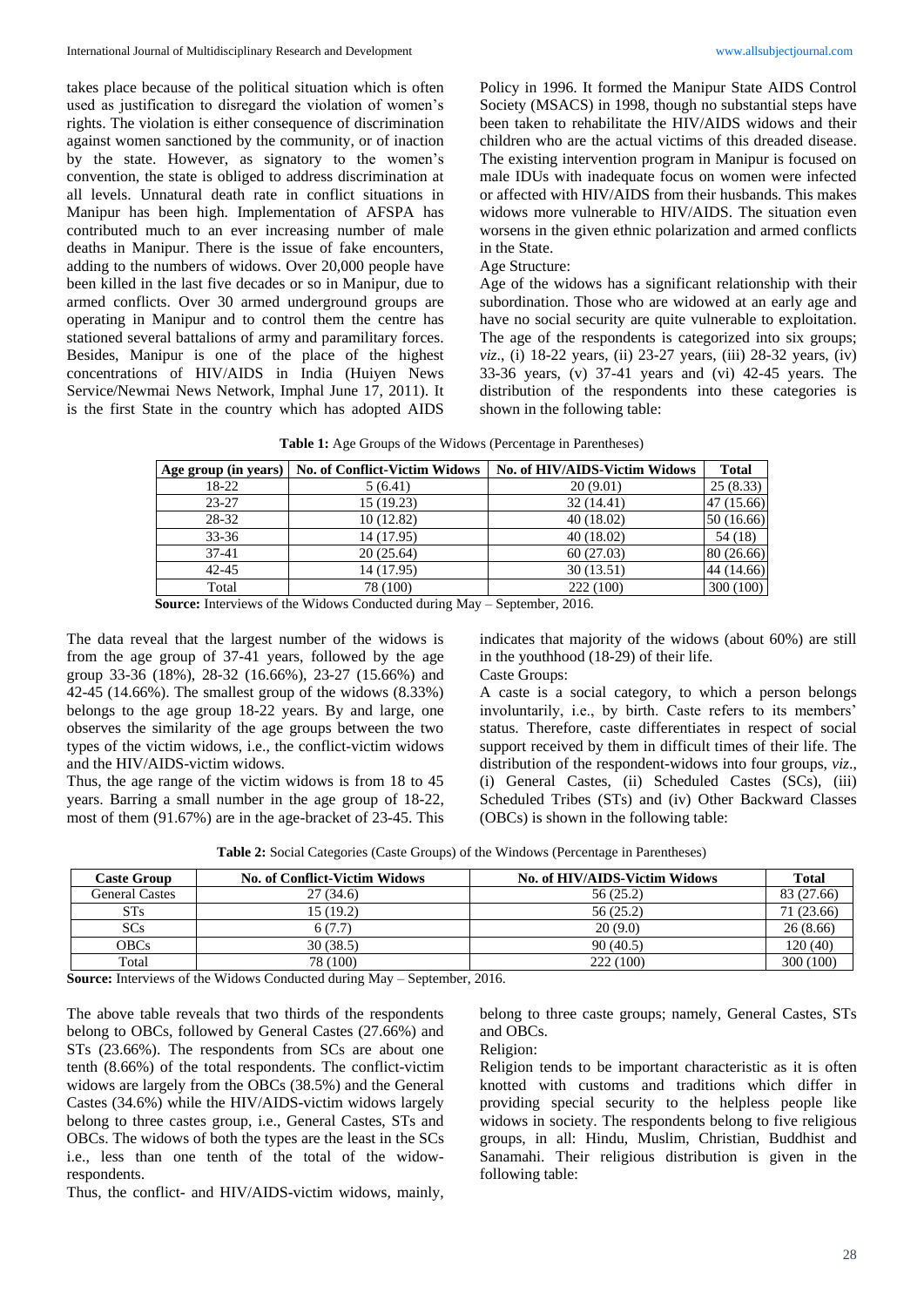| Table 3: Religious Groups of the Widows (Percentage in Parentheses) |  |  |
|---------------------------------------------------------------------|--|--|
|                                                                     |  |  |

| <b>Religious Group</b> | <b>No. of Conflict-Victim Widows</b> | <b>No. of HIV/AIDS-Victim Widows</b> | <b>Total</b> |
|------------------------|--------------------------------------|--------------------------------------|--------------|
| Hindu                  | 30(38.5)                             | 80(36.0)                             | 10 (36)      |
| <b>Muslim</b>          | 11(14.1)                             | 25(11.3)                             | 36(12)       |
| Christian              | 12(15.4)                             | 35(15.8)                             | 47 (15.66)   |
| <b>Buddhist</b>        | 2(2.6)                               | 12(5.4)                              | 14 (4.66)    |
| Sanamahi*              | 23(29.5)                             | 70(31.5)                             | 93 (31)      |
| Total                  | 78 (100)                             | 222 (100)                            | 300 (100)    |

*\*Sanamahi - Sanamahism is the worship of Sanamahi, the Creator, Sidaba Mapu, the Trinity God of the Meitei. Sanamahism is one of the oldest sects of South Asia. It originated in Manipur, India, and is mainly practiced by the Metei community of Manipur.* **Source:** Interviews of the Widows Conducted during May – September, 2016.

The data exhibit that over one third (36%) of the widows are Hindu, followed by the Sanamahi widows (31%), nearly one third of the total respondents. Over one tenth of the widows are Christian (15.66) and Muslim (12%). A small fraction (4.66%) of the widows comes from the Buddhist group. More or less, a similar pattern of the distribution is observed in the two types of the widows, i.e., conflict-victims and HIV/AIDS-victims. Thus, the Hindu and Sanamahi are the two religious groups, to which two thirds (67%) of the widows belong. This pattern is visible in case of the widows of both the types.

Educational Levels: Education is one of the most important factors in development; it can be a big lever to make a difference in life and a route for successful development in the society. Education can work to mitigate vulnerability of widows. On the basis of the educational qualification of the respondents, they are classified into eight categories; *viz*., (i) illiterates, (ii) literates, (iii) primary school pass, (iv) Middle School pass, (v) high school pass, (vi) higher secondary school pass, (vii) graduates and (viii) post graduates. The distribution of the respondents into these educational levels is shown in the following table:

**Table 4:** Educational Qualifications of the Widows (Percentage in Parentheses)

| <b>Educational Qualification</b>  | <b>No. of Conflict-Victim Widows</b> | <b>No. of HIV/AIDS-Victim Widows</b> | <b>Total</b> |
|-----------------------------------|--------------------------------------|--------------------------------------|--------------|
| Illiterate                        | 4(5.1)                               | 6(2.7)                               | 10(3.33)     |
| Literate                          | 13 (16.7)                            | 30(13.5)                             | 43 (14.33)   |
| Primary School Education          | 20(25.6)                             | 60(27.0)                             | 93 (31)      |
| Middle School Education           | 15 (19.2)                            | 50(22.5)                             | 65 (21.66)   |
| <b>High School Education</b>      | 13 (16.7)                            | 40(18.0)                             | 53 (17.66)   |
| Higher Secondary School Education | 9(11.5)                              | 20(9.0)                              | 29(9.66)     |
| Graduation                        | 2(2.6)                               | 10(4.5)                              | 12(4)        |
| Post-Graduation                   | 2(2.6)                               | 6(2.7)                               | 8(2.66)      |
| Total                             | 78 (100)                             | 222 (100)                            | 300 (100)    |

**Source:** Interviews of the Widows Conducted during May – September, 2016.

The above table tells that near about one third (31%) of the widows has primary school education, followed by the middle school pass widows (21.66%), over one fifth of the total. Nearly one fifth (17.66%) of the widows have high school education. Around one tenth of the respondents have each literacy (14.33%) and higher secondary school education (9.66%). A small fraction of the two types of the widows, each, belongs to graduates (4%), illiterates (3.33%) and post graduates (2.66%). By and large, similar pattern is observed in both the types of the widows, i.e., conflictwidows and HIV/AIDS widows.

Thus, most of the widows (86%) are distributed over the educational levels ranging from literates to secondary school pass. Over one tenth (16%) of the widows have education beyond secondary school. Illiterate widows constitute an

insignificant fraction (3.33%).

Occupations:

In traditional Indian society, household is the domain of work for most of the women. A woman was generally not expected to go out of the house for work and earn livelihood for the family. But it is known that working women, because of their economic independence and education, in all probability, can take certain important decisions that are in the best interest of theirs, their children and their families. Economic independence acquired through work participation can reduce vulnerability of widows as well. Here, occupations of the respondents are classified into six categories: (i) Govt. service, (ii) private service, (iii) wage labour, (iv) Domestic labour, (v) business and (vi) social work. The occupational distribution of the respondents is given in the following table:

| <b>Table 5:</b> Occupations of the Widows (Percentage in Parentheses) |
|-----------------------------------------------------------------------|
|-----------------------------------------------------------------------|

| <b>Occupation</b>   | <b>No of Conflict-Victim Widows</b> | <b>No. of HIV/AIDS-Victim Widows</b> | <b>Total</b> |
|---------------------|-------------------------------------|--------------------------------------|--------------|
| Govt. Service Job   | 5(6.4)                              | 20(9.0)                              | 25(8.33)     |
| Private Service Job | 17(21.8)                            | 45(20.3)                             | 62(20.66)    |
| Wage Labour         | 15(19.2)                            | 57(25.7)                             | 72(24)       |
| Domestic Labour     | 20(25.6)                            | 40(18.0)                             | 60(20)       |
| <b>Business</b>     | 15 (19.2)                           | 40(18.0)                             | 55 (18.33)   |
| Social Work         | 6(7.7)                              | 20(9.0)                              | 26(8.66)     |
| Total               | 78 (100)                            | 222 (100)                            | 300 (100)    |

**Source:** Interviews of the Widows Conducted during May – September, 2016.

The above data reveal that about one fourth (24%) of the widows are engaged in wage labour, followed by the private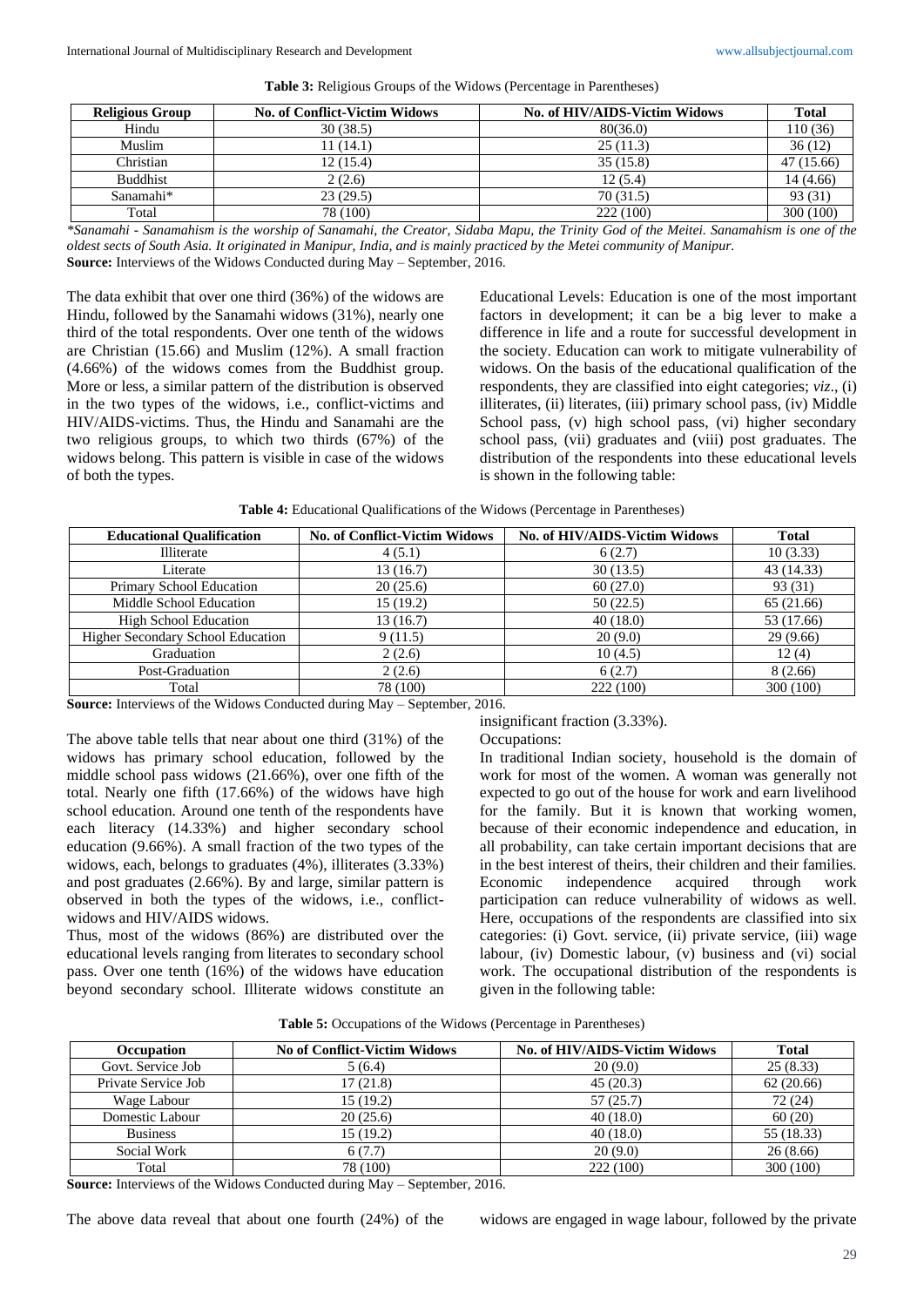job (20.66%), domestic labour (20%) and business (18.33%). Rest of the widows are engaged in Govt. jobs and social work (8.33% each). By and large, a similar pattern is observed in the two types of the widows, but with a difference that more conflict-victim widows are engaged in domestic labour while more HIV/AIDS-victim widows are engaged in wage labour. This means that people might be suspecting the latter as carriers of HIV/AIDS epidemic.

Thus, labour, private services and business are the major sources through which most (82.68%) of the widows have earned their livelihood. Besides, the largest section (one

fourth each) of the conflict and HIV/AIDS-victim widows is engaged with wage labour and domestic labour respectively. Family Income:

Family income of a person has an important bearing on a person's social life and is considered an important variable in analysing the social background of persons. The respondents' monthly family income is classified into four categories: (i) Rs 3000-4000, (ii) Rs 4001-5000, (iii) Rs 5001-6000, and (iv) Rs 6001 and above. The distribution of the respondents into these categories is shown in the following table:

| Income Group (in Rupees) | <b>No. of Conflict-Victim Widows</b> | No. of HIV/AIDS-Victim Widows | <b>Total</b> |
|--------------------------|--------------------------------------|-------------------------------|--------------|
| 3000-4000                | 30(38.5)                             | 80(36.0)                      | 110 (36.66)  |
| 4001-5000                | 35(44.9)                             | 100(45.0)                     | 135 (45)     |
| 5001-6000                | 8(10.3)                              | 20(9.0)                       | 28(9.33)     |
| $6001 \&$ Above          | 5 (6.4)                              | 22(9.9)                       | 27(9)        |
| Total                    | 78 (100)                             | 222 (100)                     | 300 (100)    |

**Table 6:** Monthly Income of the Widows (Percentage in Parentheses)

**Source:** Interviews of the Widows Conducted during May – September, 2016.

The above table shows that over two fifths (45%) of the widows have monthly family income of Rs. 400-5000, followed by the income group of Rs. 3000-4000 (36.66%). Only 18% of the widows have income above Rs. 5000/-. By and large, a similar pattern of income distribution is obtained in the two types of the widows.

Thus, most (81.66%) of the widows have the monthly family income ranging from Rs. 3000/- to Rs. 5000/-. This reflects a very poor condition of the widows. The economic condition of the two types of the widows shows no

significant difference.

Family Types:

Family is most important primary unit of human society. Generally, in the present time families are nuclear, comprising husband, wife and their unmarried children. On death of husband, a widowed women's vulnerability increases, even in joint and extended families. In the study one finds three types of families; namely, (i) nuclear, (ii) joint and (iii) extended. The distribution of the widows into the types of family is shown in the following table:

**Table 7:** Family Types among the Widows (Percentage in Parentheses)

| <b>Type of Family   No. of Conflict-Victim Widows</b> | <b>No. of HIV/AIDS-Victim Widows</b> | Total       |
|-------------------------------------------------------|--------------------------------------|-------------|
| 45 (57.7)                                             | 110 (49.5)                           | 155 (51.66) |
| 28 (35.9)                                             | 82 (36.9)                            | 110 (36.66) |
| 5(6.4)                                                | 30(13.5)                             | 35 (911.66) |
| 78 (100)                                              | 222 (100)                            | 300 (100)   |
|                                                       |                                      |             |

**Source:** Interviews of the Widows Conducted during May – September, 2016.

The above table shows that over half (51.67%) of the widows live in nuclear family, followed by the joint family (36.67%). Over one tenth (11.66%) of the widows have extended family. As compared to the HIV/AIDS-victim widows (49.59%), more conflict-victim widows (57.7%) are living in nuclear family and they are less in joint family, even lesser in extended family. Thus, the widows are vulnerable as they have largely nuclear family and have to eke out livelihood for survival of themselves and their children. It appears that because of fear and harassment of the security forces the joint and extended families might have disowned many of the conflict-victim widows, That is why a good majority of them is living in nuclear family.

Types of House: The house type also becomes an important variable to understand socio-economic background of an

individual as it reflects one's living standard and life style. The respondents are classified into five types of house; namely, pacca (RCC), semi-pacca, kachcha, bamboo & mud made and hut/temporary structure. Pacca house means a house made of brick wall, cement plastered floor with Reinforced Concrete Cement roof. Semi pacca house means the one made of brick walls, cement plastered floor with tin roof/ brick wall with tin roof without cement plastered floor. Kachcha house means the house one made of mud plastered bamboo wall with tin roof. Bamboo & mud made house has mud plastered bamboo wall with tin or thatched roof. Hut/temporary structure means a house made of bamboo pillars with mud plastered wall & thatched roof. The widow-respondents are distributed into the house types in the following table:

**Table 8:** House Types among the Widows (Percentage in Parentheses)

| <b>Type of House</b>    |          | No. of Conflict-Victim WidowsNo. of HIV/AIDS-Victim Widow | <b>Total</b> |
|-------------------------|----------|-----------------------------------------------------------|--------------|
| Pacca (RCC)             | 4(5.1)   | 14(6.3)                                                   | 18(6)        |
| Semi-pacca              | 40(51.3) | 80(36.0)                                                  | 120(40)      |
| Kachcha                 | 15(19.2) | 58 (26.1)                                                 | 73 (24.33)   |
| Bamboo & mud made       | 10(12.8) | 40(18.0)                                                  | 50 (16.67)   |
| Hut/temporary structure | 9(11.5)  | 30(13.5)                                                  | 39(13)       |
| Total                   | 78 (100) | 222 (100)                                                 | 300 (100)    |

**Source:** Interviews of the Widows Conducted during May–September, 2016.

The above table reports that two fifths (40%) of the widows, i.e., the largest section live in semi-pucca houses; one fourth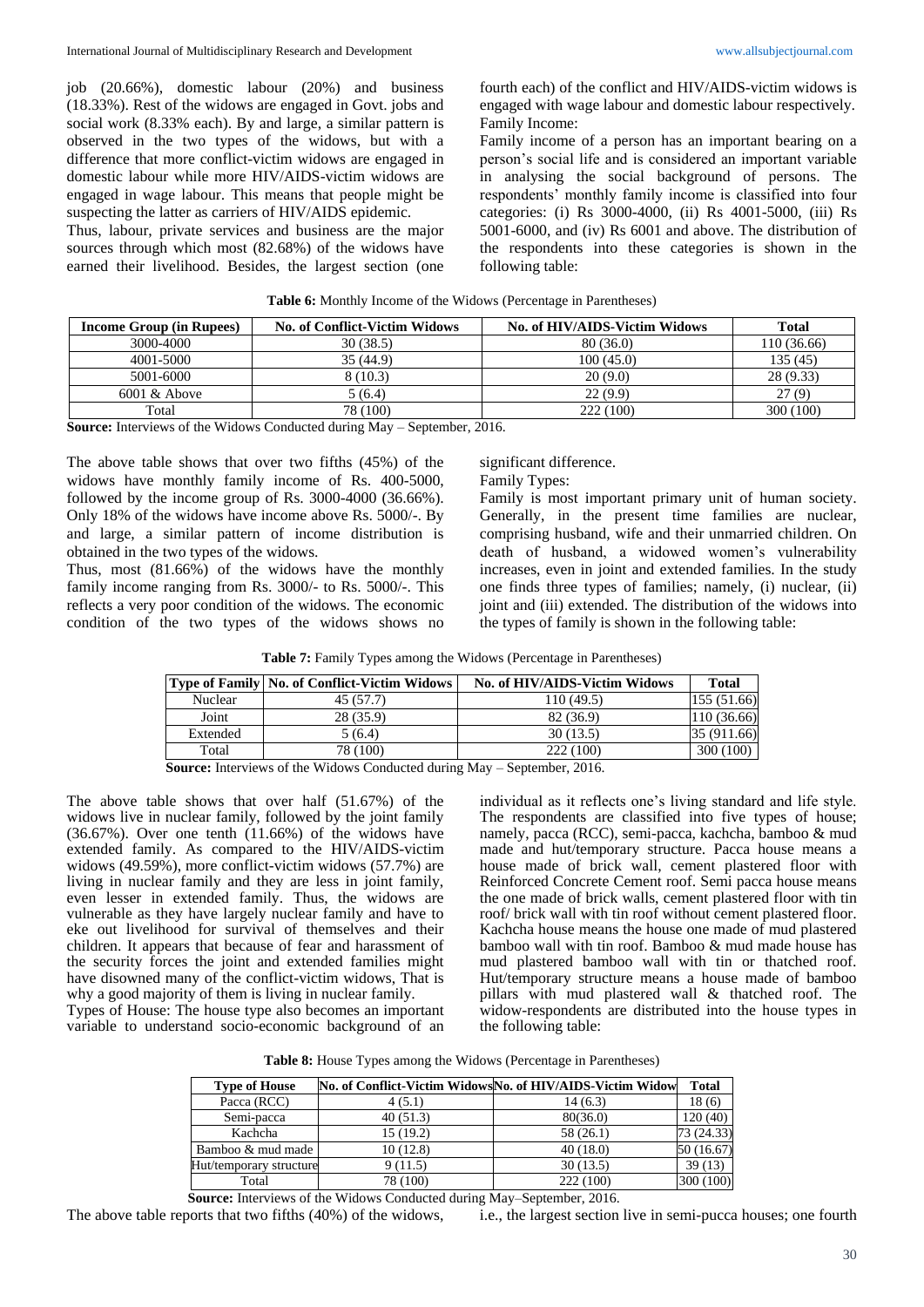(24.33%) lives in kachcha houses; one fifth (20%) live in bamboo & mud made houses and over one tenth (13%) live in huts/temporary structures. Only a small fraction (6%) lives in pacca/RCC built houses. By and large, the pattern is similar in both the types of widows. However, a major difference found is that majority (51.3%), over half, of the conflict-victim widows have semi-pacca houses.

Thus, clubbing together all types of kachcha houses (kachcha, bamboo & mud made and hut/temporary structure), one finds the kachcha house type accommodating nearly three fifths (57%) of the widows, followed by the semi-pacca house (two fifths). This reflects a poor living condition of the widows. Comparatively, the living condition of the HIV/AIDS-victim widows is worse than the conflict-victim widows. This is because HIV/AIDS-victim widows spent more of their income on health than the conflict-victim widows. Ownership of House: Ownership of house is also an indicator of economic condition of the families as well as the social security enjoyed by the widows. On the basis of types of house ownership, the respondents are classified into two categories: (i) own house and (ii) rented house. The distribution of the widows into the house ownership types is shown in the following table:

| <b>Table 9:</b> House Ownership Types among the Widows (Percentage in Parentheses) |  |
|------------------------------------------------------------------------------------|--|
|------------------------------------------------------------------------------------|--|

|                     |            | Type of House Ownership No. of Conflict-Victim Widows No. of HIV/AIDS-Victim Widows | Total       |
|---------------------|------------|-------------------------------------------------------------------------------------|-------------|
| Own House           | 65 (83.33) | 162 (72.97)                                                                         | 227 (75.67) |
| <b>Rented House</b> | 13 (16.7)  | 60(27.0)                                                                            | 73 (24.33)  |
| Total               | 78 (100)   | 222 (100)                                                                           | 300 (100)   |

**Source:** Interviews of the Widows Conducted during May – September, 2016.

The above table informs that over three fourths (75.67%) of the widows have their own house and the rest have house on rent. As compared, more HIV/AIDS-victim widows have house on rent and more conflict-victim widows have own houses.This difference is because HIV/AIDS-victim widows have mostly separated from joint family since the time their husband was alive or was residing at work place in rented house. It might also be due to discrimination of in-laws that led them to live in rented house by separation after husband's death.

#### **Age-at-Marriage**

Age-at-marriage of a woman determines her achievement or deprivation in life. Early age marriage not only results in physical immaturity but also deprivation from education and job opportunities.

According to the age-at-marriage the respondents are divided into five age groups: (i) 18-22, (ii) 23-27, (iii) 28- 32, (iv) 33-37, and (v) 38-42. The respondents are distributed into these groups in the following table:

|  |  | Table 10: Age-at-Marriage among the Widows (Percentage in Parentheses) |
|--|--|------------------------------------------------------------------------|
|  |  |                                                                        |

| Age-at-Marriage (in years) | <b>No. of Conflict-Victim Widows</b> | <b>No. of HIV/AIDS-Victim Widows</b> | <b>Total</b> |
|----------------------------|--------------------------------------|--------------------------------------|--------------|
| 18-22                      | 20(25.6)                             | 81 (36.5)                            | 101 (33.66)  |
| $23 - 27$                  | 44 (56.4)                            | 90(40.5)                             | 134 (44.66)  |
| 28-32                      | 8(10.3)                              | 25(11.3)                             | 33(11)       |
| 33-37                      | 4(5.1)                               | 22(9.9)                              | 26(8.67)     |
| 38-42                      | 2(2.6)                               | 4(1.8)                               | 6(2)         |
| Total                      | 78 (100)                             | 222 (100)                            | 300 (100)    |

**Source:** Interviews of the Widows Conducted during May – September, 2016.

The above table brings out that age of the widows at the time of their marriage ranges from 18 to 42 years. Over two fifths (44.66%) of the widows married at the age of 23-27 years, followed by the age group of 18-22 years (33.66%). Over one tenth (11%) of the widows had married at the age of 28-32 years, 8.67% in the age of 33-37 years and the rest in the age of 38-42 years. Comparatively, more conflictvictim widows married at the age of 23-27 years, while more HIV/AIDS-victim widows married at the age of 18-22 years.

Thus, most of the widows (78.32%) married in the age bracket of 18-27 years. The widows married at younger age are more from the HIV/AIDS-victims than the conflictvictims. This is because HIV/AIDS-victim widows might have had parenting problems; as they are mostly rural dwellers it indicates that girls in rural area are married at an early age as compared to their urban counterparts.

#### **Types of the Marriage**

Type of marriage carries a difference of social recognition and it has bearing on widowed life of a women. Among the widows, marriages are classified into three types: (i) arranged marriage, (ii) love marriage and (iii) forced wedlock. Arranged marriage is a type of marriage arranged according to their parents' wish in choosing a bride. Love marriage is a type of marriage solemnized by choosing partners themselves, i.e., the bride and the bridegroom. Forced wedlock is also a type of marriage by abduction of bride. It is practice among Meitei, if a girl does not accept the boy's proposal for marriage and sometimes he abducts her without her knowledge if a boy wishes to marry her. This marriage is socially recognised after negotiation between both the parties performing *Loukhatpa,* a blessing rituals/ceremony. The distribution of the widows into types of marriage is shown in the following table: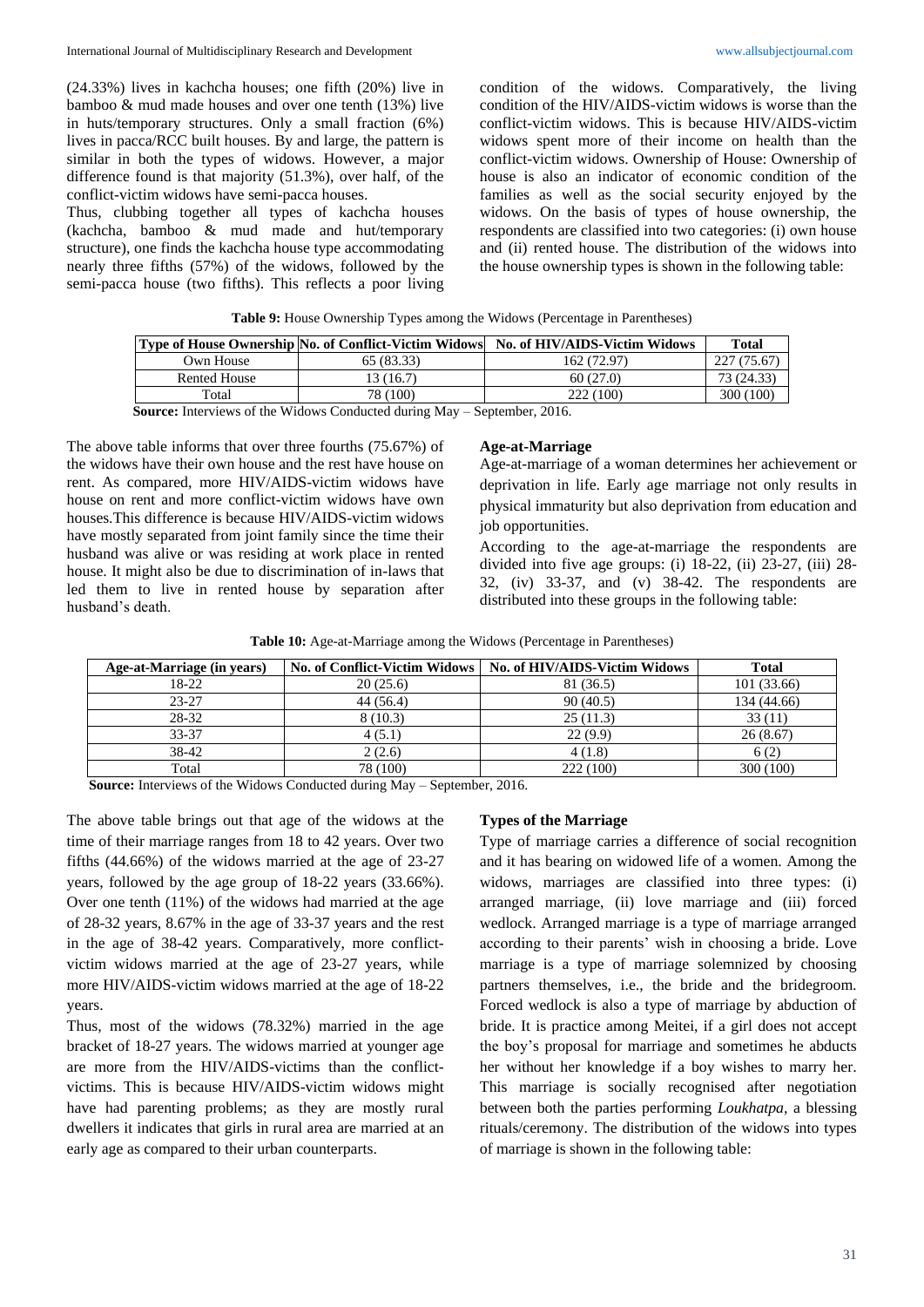|  |  |  | <b>Table 11:</b> Types of Marriage among the Widows (Percentage in Parentheses) |  |
|--|--|--|---------------------------------------------------------------------------------|--|
|--|--|--|---------------------------------------------------------------------------------|--|

|                   | <b>Type of Marriage   No. of Conflict-Victim Widows</b>           | <b>No. of HIV/AIDS-Victim Widows</b> | Total      |
|-------------------|-------------------------------------------------------------------|--------------------------------------|------------|
| Arranged marriage | 30(38.5)                                                          | 87 (39.2)                            | 117 (33)   |
| Love marriage     | 36 (46.2)                                                         | 100(45)                              | 136(45.33) |
| Forced wedlock    | 12(15.4)                                                          | 35(15.8)                             | 47 (15.67) |
| Total             | 78 (100)                                                          | 222 (100)                            | 300 (100)  |
| $\sim$ $\sim$     | $\alpha$ $\alpha$ $\alpha$ $\alpha$<br>_________<br>$\sim$ $\sim$ | - - - - - - -                        |            |

**Source:** Interviews of the Widows Conducted during May – September, 2016.

The above table indicates that over two fifths (45.33%) of the widows had love marriage, followed by arranged marriage (33%). The rest (15.67%) had forced wedlock. A similar pattern of marriage types is observed in the two types of the widows. Thus, the largely prevalent marriage type is love marriage; however, arranged marriage also significantly prevailed in case of the widows of the two types.

Number of Widows' Children: Number of children determines liabilities of widow- mothers and, therefore, it may result even in their increased vulnerability. The number of children of the widows is classified into four categories:  $(i)$  1-2,  $(ii)$  2-3,  $(iii)$  3-4 and  $(iv)$  4-5. The distribution of the widows into number of children is shown in the following table:

**Table 12:** Number of Children of the Widows (Percentage in Parentheses)

| <b>No. of Children</b> | <b>No. of Conflict-Victim Widows</b> | No. of HIV/AIDS-Victim Widows | <b>Total</b> |
|------------------------|--------------------------------------|-------------------------------|--------------|
| 1-2                    | 20(25.6)                             | 71 (32.0)                     | 91 (30.33)   |
| $2 - 3$                | 39(50.0)                             | 91(41.0)                      | 130(43.33)   |
| $3-4$                  | 12(15.4)                             | 38(17.1)                      | 50(16.67)    |
| $4 - 5$                | 7(9,0)                               | 22(9.9)                       | 29(9.67)     |
| Total                  | 78 (100)                             | 222 (100)                     | 300 (100)    |

**Source:** Interviews of the Widows Conducted during May–September, 2016.

The above table posits that the widows have children ranging from 1 to 5. Over two fifths of the widows (43.33%) have 2-3 children, followed by 1-2 children (30.33%). Over one tenth (16.67%) of the widows have 3-4 children and about one tenth (9.67%) have 4-5 children. By and large, a similar pattern of children is seen in the two types of the widows.

Thus, most of the widows (73.67%) have 2-4 children. A similar pattern is observed in the two types of the widows.

#### **Conclusions**

Socio-economic conditions of the respondent-windows, conflict- and HIV/AIDS-victims are poor, due to multiple factors, leading them to subordination, exclusion, exploitation, etc. Their age significantly has relationship with such subordination. Most of the widows (91.67%) are in the age-bracket of 23-45 barring a small number in the age group of 18-22. Over one tenth (16%) of the widows have education beyond secondary school. However, illiterate widows constitute an insignificant fraction (3.33%). Labour, private services and business are the major sources, through which most (82.68%) of them have earned their livelihood. Besides, largest section (one fourth each) of the conflict and HIV/AIDS-victim widows is engaged with wage labour and domestic labour respectively. Most (81.66%) of the widows' monthly family income is ranging from Rs. 3000/- to Rs. 5000/-, reflecting a very poor condition. The two types of the widows have no significant differences. The widows are vulnerable as they have largely from nuclear family and have to eke out livelihood for survival of themselves and their children. Because of fear and harassment of the security forces the joint and extended families might have disowned many of the conflict-victim widows. That is why a good majority of them is living in nuclear family. Together all types of kachcha houses (kachcha, bamboo & mud made and hut/temporary structure), one finds the kachcha house type accommodating nearly three fifths (57%) of the widows, followed by the

semi-pacca house (two fifths). This reflects a poor living condition of the widows. Comparatively the living condition of the HIV/AIDS-victim widows is worse than the conflictvictim widows. This is because HIV/AIDS-victim widows spent more of their income on health than the conflictvictim widows. Besides, more HIV/AIDS-victim widows have house on rent and more of conflict-victim widows have own houses. This difference is because HIV/AIDS-victim widows have mostly separated from joint family since when husband was alive or living in work place in rented house. It may be due to discrimination by their in-laws and they had to decide them to live in rented house after husband's death. Of the household items, more conflict-victim widows have chair, table, almirah, rice cooker and gas stove while more HIV/AIDS-victim widows have TV, radio, mobile phone, two- wheeler vehicles and mobile phone with internet connection. This difference is because HIV/AIDS-victim widows have more government employees and literacy rate is better as compared to the conflict widows. The widows are marginal landholders and the HIV/AIDS-victim widows have comparatively better landholding size. Their families are mostly headed by male (57.67%) and in-laws (51.67%). A similar pattern is obtained in both the types of the widows. It controls the family politically, economically and socially resulting in increase of her social vulnerability. It is mostly males, father-in-law largely, who take decisions in the families of both the types of the widows. The widows have mostly (78.32%) married in the age bracket of 18-27 years. The widows married at younger age are more from the HIV/AIDS-victims than the conflict-victims. This is because HIV/AIDS-victim widows might have parenting problems as they are mostly coming from rural areas. Largely prevalent marriage type is love marriage in both the conflict and HIV/AIDS-victim widows; however, arranged marriage also significantly prevailed among the widows of the two types. Most of the widows (73.67%) have 2-4 children. In terms of financial support, more conflict-victim widows get from in-laws' family and more HIV/AIDS-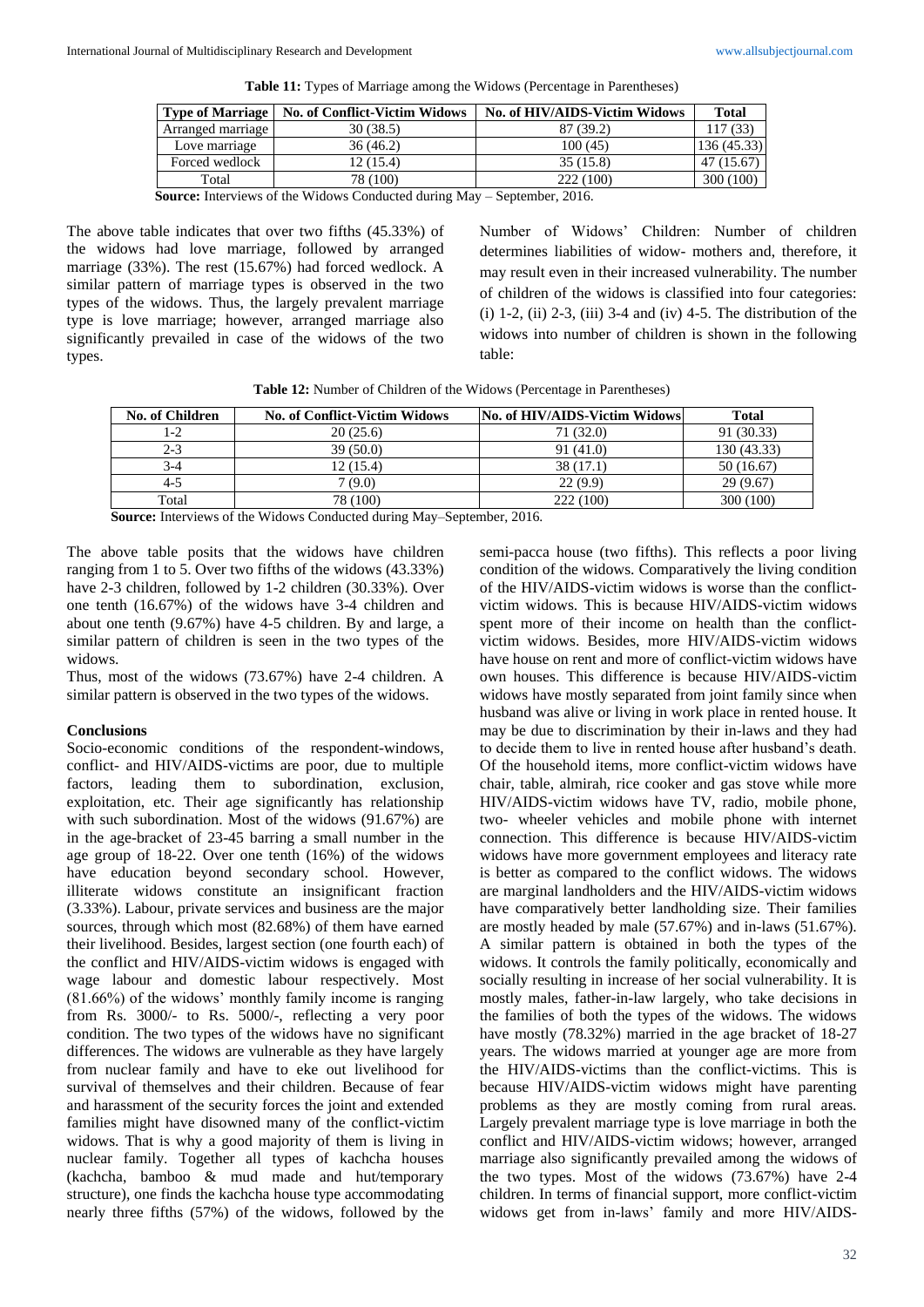victim- widows get from parental family. However, majority of the conflict (62.8%) and HIV/AIDS (53.33%) victimwidows get financial support from in-laws' family. Thus, majority source of financial support for both the types of the widows is in-laws' family and parental family constitutes a source of second order. Over two thirds of the widows have savings in banks. By and large, similar pattern is obtained in the two types of the widows.

Thus, the widows of conflict and HIV/AIDS-victim are vulnerable in terms of their socio-economic condition. The implications of educational level, occupation and family's income are significantly low among the widows. Most of the families they live in are under male dominance, subjugating them. Their lifestyles are poor as they are living with a small landholding and minimum accommodation of modern household items. The widows of conflict-and HIV/AIDS-victims live in nuclear family or rented house, and are hard pressed in child rearing with minimum support from their in-laws or parents and a little savings they have. Such deprivation and disadvantage may be also due to early marriage and wrong choice of partner which ultimately put them to widowhood full of burden. Such multiple factors impacting conflict- and HIV/AIDS- widows subjugate and subordinate them in the society in a reinforced manner.

#### **References**

- 1. Aggarwal KK. 'Sexual desire and sexual activity of men and women across their lifespan', Indian Journal of Clinical Practice, 2013, 24(3).
- 2. Agnes, Flavia. 'Protecting women against violence: Review of a decade of legislation 1980-89', Economic & Political Weekly, 1992.
- 3. All Manipur Women's Voluntary Association. Manipuri nupi amasung meeot meenei. Imphal: All Manipur Women's Voluntary Association, 2017.
- 4. Altekar AS. The position of women in Hindu civilization: From prehistoric times to the present day. Delhi: Motilal Banarsidass Publishers Private Limited, 1959.
- 5. Amita, Moirangthem. Widows of HIV infected men: Implications on women from Manipur. Unpublished doctoral thesis. Delhi: Department of Home Science, Faculty of Science University of Delhi, 2013.
- 6. Anderson, Margaret L, Howard F. Taylor. Sociology: The essentials. United Kingdom: Cengage Learning, 2008.
- 7. Bancroft, Janssen, Strong Vukadinovic. HIV/AIDS in Tamil Nadu: Action for children and young people. p. 184. United Nations Children Fund, 2003.
- 8. Basin, Kamla. Understanding gender. New Delhi: Kali for Women, 2000.
- 9. Binalakshmi, Nepram. South Asia's fractured frontier: Armed conflict, narcotics and small arms proliferation in India's north east. New Delhi: Mittal Publication, 2002.
- 10. Chha, Datar, Kumar, Santosh. Status of tribal women in Maharshtra. Mumbai: Tata Institute of Social Sciences, 2002.
- 11. Chin J. 'Current and future dimensions of the HIV/AIDS pandemic in women and children,' Lancet,1990:336:221-4.
- 12. Cruz. 'The family context of care in HIV/AIDS', The Qualitative Report,2004:9(3):419.
- 13. Devi, Ksh, Bimola. 'Manipuri women A study', in

Naorem Sanajaoba (ed.), Manipur past and present,1988:1:160-172. New Delhi: Mittal Publication.

- 14. Devi, Ksh. Bimola. 'Women and inheritance practices in Manipur'. In Prem Chowdhry (ed.), Gender discrimination in land ownership: Land reforms in India New Delhi: Sage Publications,2009:11:163-175.
- 15. Devi, Naorem, Dayabati. 'Barriers to avail health related services by the women living with HIV/AIDS in Manipur', The international journal of humanities & social studies,2013:8:29-36. (ISSN 2321 – 9203).
- 16. Goswami, Roshmi, Sreekala, MG, Goswami Meghna (eds.). Women in armed conflict situation. Guwahati: North East Network (NEN), 2005.
- 17. Hemanta. Economic burden of HIV/AIDS: A study on HIV/AIDS patients. New Delhi: National Institute of Health and Family Welfare, 2004.
- 18. Hiremath RC. Women and gender issues. Jaipur: Pointer Publisher, 2005.
- 19. Horam, M. The rising Manipur including other northeast states. New Delhi: Manas Publication, 2000. http://www.jstor.org.//stable25643641. Accessed web on 23-01-2021.
- 20. Irene, Salam. Women of Manipur: An alternative perspective. Delhi: Anshah Publishing House, 2014.
- 21. Kalpana, K. Saraswati, Raju Iyer. 'Psycho-social problems of women living with HIV/AIDS and its impact on their families in Andhra Pradesh, India'. IOSR Journal of Humanities and Social Science (IOSR-JHSS),2013:8(4):29-36, e-ISSN: 2279-0837, p-ISSN: 2279-0845. www.iosrjournals.org.
- 22. Lakhshmi, N Vijay. Politic, society and cosmology in India's north east. New Delhi: Oxford University Press, 1998.
- 23. Leela, Dube. Women and kinship: Perspectives on gender in south and south-east Asia. Jaipur: Rawat Publication, 2009.
- 24. Lerner, Gerda. The creation of patriarchy. Oxford: Oxford University Press, 1986.
- 25. Malladi. Hinduism and women for sustainable development. Delhi: Ajanta Publishing House, 1994.
- 26. Mamta, Rajawat. Women education and social empowerment. New Delhi, 2005.
- 27. Mamuria, Doshi. Labour problems and social welfare in India. Allahabad: Kitab Mahal Pvt. Ltd, 1966, 339.
- 28. Manipur State Service Authority. Information booklet on laws relating to women. Imphal: Manipur State Legal Services Authority, 2016.
- 29. Munrthy MSR. Primitive tribal women: Health status. New Delhi: Sarup & Sons, 2003.
- 30. Mukhopadhyay *et al*. Living under a shadow: Gender and HIV/AIDS in Delhi, by Social Studies Trust, Delhi, 2001.
- 31. Myers j, Rober. Social Security and Sex Discrimination. Challeng,1975:18:354-57. Taylor & Francis Ltd. URL:http://www.jstor.org./stable/407193. Accessed: 27-01-2021, Hour: 11:30 A.M.
- 32. Rao BV. History of Asia. New Delhi: New Dawn Press, 2000.
- 33. Rao, Anupama. Sexuality and the Family Form. Economic and Political Weekly,2005:40(8):717-18. URL: http://www.jstor.org./stable/4416136. Accessed: 14-09-2020, 6:30 PM.
- 34. Singh, Aheibam Koireng. Annexation of Manipur 1949. New Delhi: Daryagani Publication, 2014.